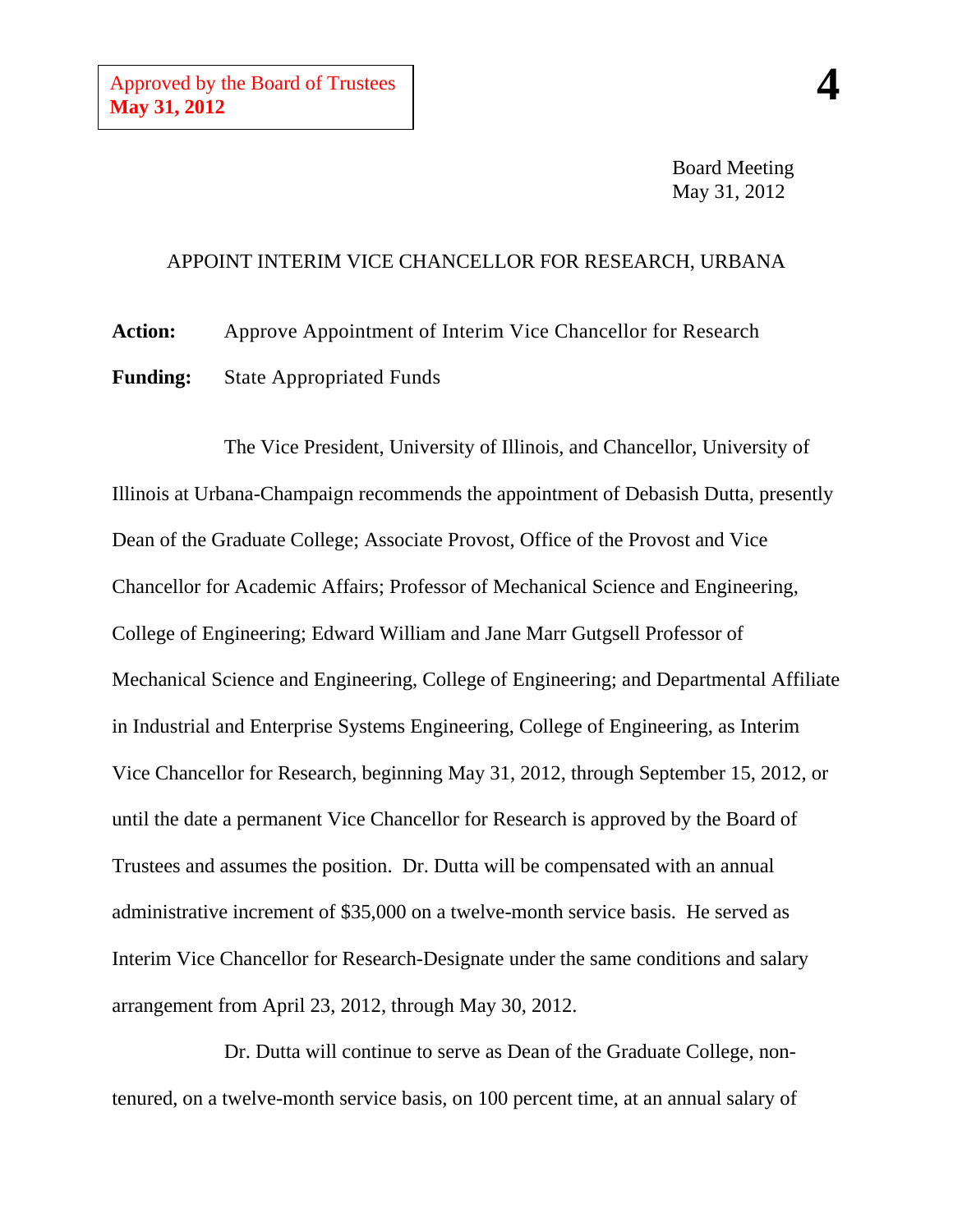\$249,738, with an administrative increment of \$30,000, on a twelve-month service basis. In addition, he will continue as Associate Provost, Office of the Provost and Vice Chancellor for Academic Affairs, non-tenured, on a twelve-month service basis, on zero percent time, non-salaried; Professor of Mechanical Science and Engineering, College of Engineering, on indefinite tenure, on an academic year service basis, on zero percent time, non-salaried; Edward William and Jane Marr Gutgsell Professor of Mechanical Science and Engineering, College of Engineering, non-tenured, on an academic year service basis, with an annual increment of \$7,500; and Departmental Affiliate in Industrial and Enterprise Systems Engineering, College of Engineering, non-tenured, on an academic year service basis, on zero percent time, non-salaried.

He succeeds Robert A. Easter who was appointed as President Designate beginning March 23, 2012.

The Board action recommended in this item complies in all material respects with applicable State and federal laws, University of Illinois *Statutes*, *The General Rules Concerning University Organization and Procedure* and Board of Trustees policies and directives.

> This nomination is made in consultation with campus senior administrators. The Vice President for Academic Affairs concurs. The President of the University recommends approval.

2